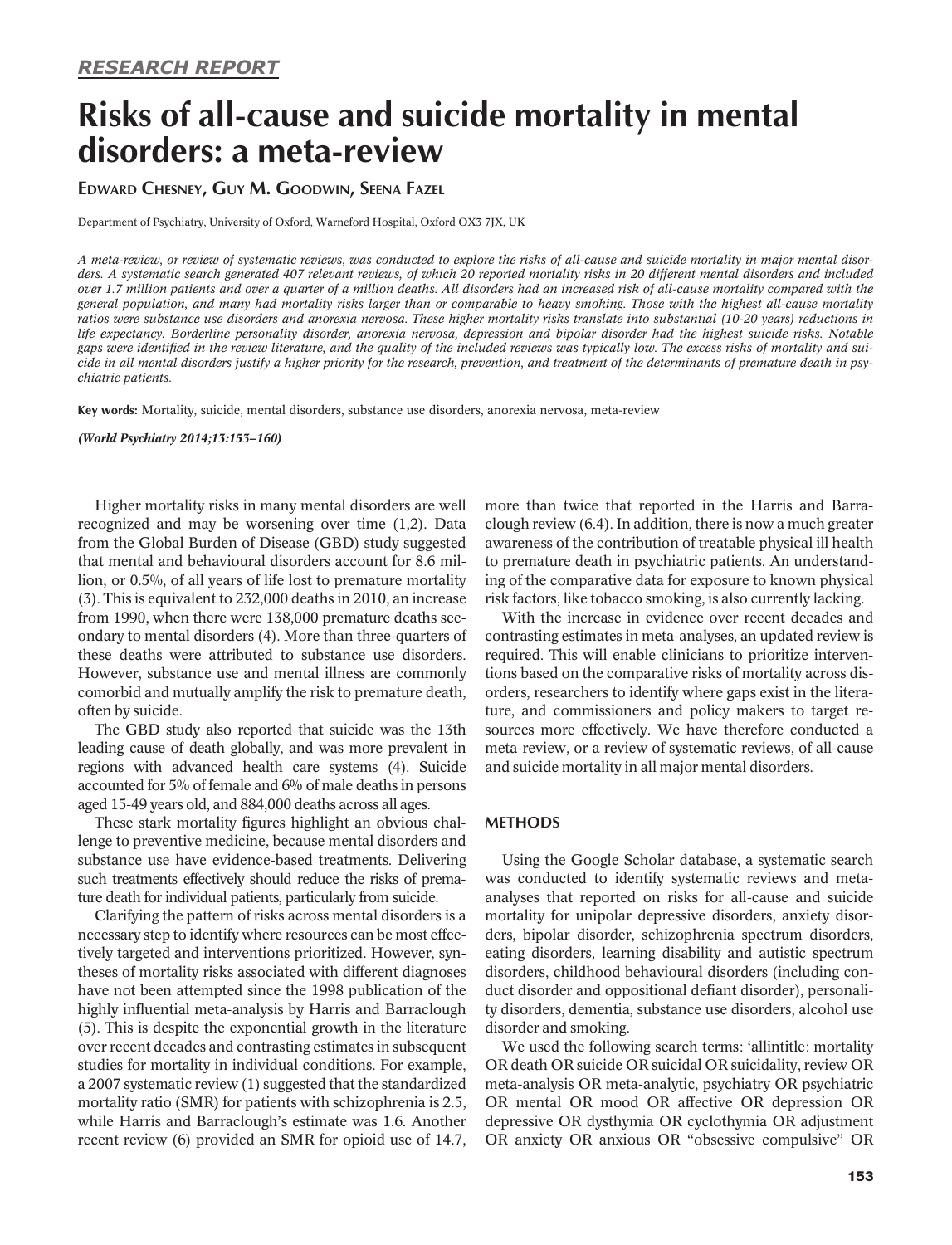

Figure 1 Flow chart of systematic search strategy

OCD OR panic OR "post-traumatic" OR posttraumatic OR PTSD OR neurosis OR neuroses OR bipolar OR manic OR schizophrenia OR psychotic OR psychosis OR psychoses OR dementia OR demented OR Alzheimer OR "learning disability" OR "learning disabilities" OR IQ OR "mental retardation" OR autism OR autistic OR Asperger OR "attention deficit" OR ADHD OR hyperactivity OR hyperkinetic OR conduct OR disruptive OR personality OR personalities OR borderline OR antisocial OR psychopathic OR dissocial OR forensic OR narcissistic OR schizoid OR schizotypal OR paranoid OR dependent OR avoidant OR "emotionally unstable" OR eating OR anorexia OR bulimia OR EDNOS OR heroin OR opioid OR opioids OR cocaine OR cannabis OR marijuana OR alcohol OR alcoholism OR benzodiazepine OR benzodiazepines OR hypnotic OR hypnotics OR amphetamine OR amphetamines OR barbiturate OR barbiturates OR smoking OR smokers OR cigarette OR cigarettes'. We targeted articles published between January 1, 1998 and February 19, 2014.

Papers were excluded if they did not report a pooled allcause mortality or completed suicide statistic. Genderspecific estimates were reported if available. If a review was superseded by a more recently published review, only the more recent paper was included. For diagnoses where no pooled mortality statistic was found, we identified the most recent large (N>1000) single study providing data on mortality by conducting further database and citation searches.

A second search was carried out to identify systematic reviews and studies on life expectancy in mental disorders. Using the Google Scholar database, the following search terms were used: 'allintitle: review, life expectancy' and 'allintitle: life expectancy, mental OR psychiatric OR psychiatry OR mood OR depression OR bipolar OR schizophrenia OR personality OR anxiety OR smoking OR substance OR opioid OR alcohol OR anorexia OR eating'. We targeted articles published between January 1, 1998 and February 19, 2014. Supplementary citation searches were used to identify additional studies.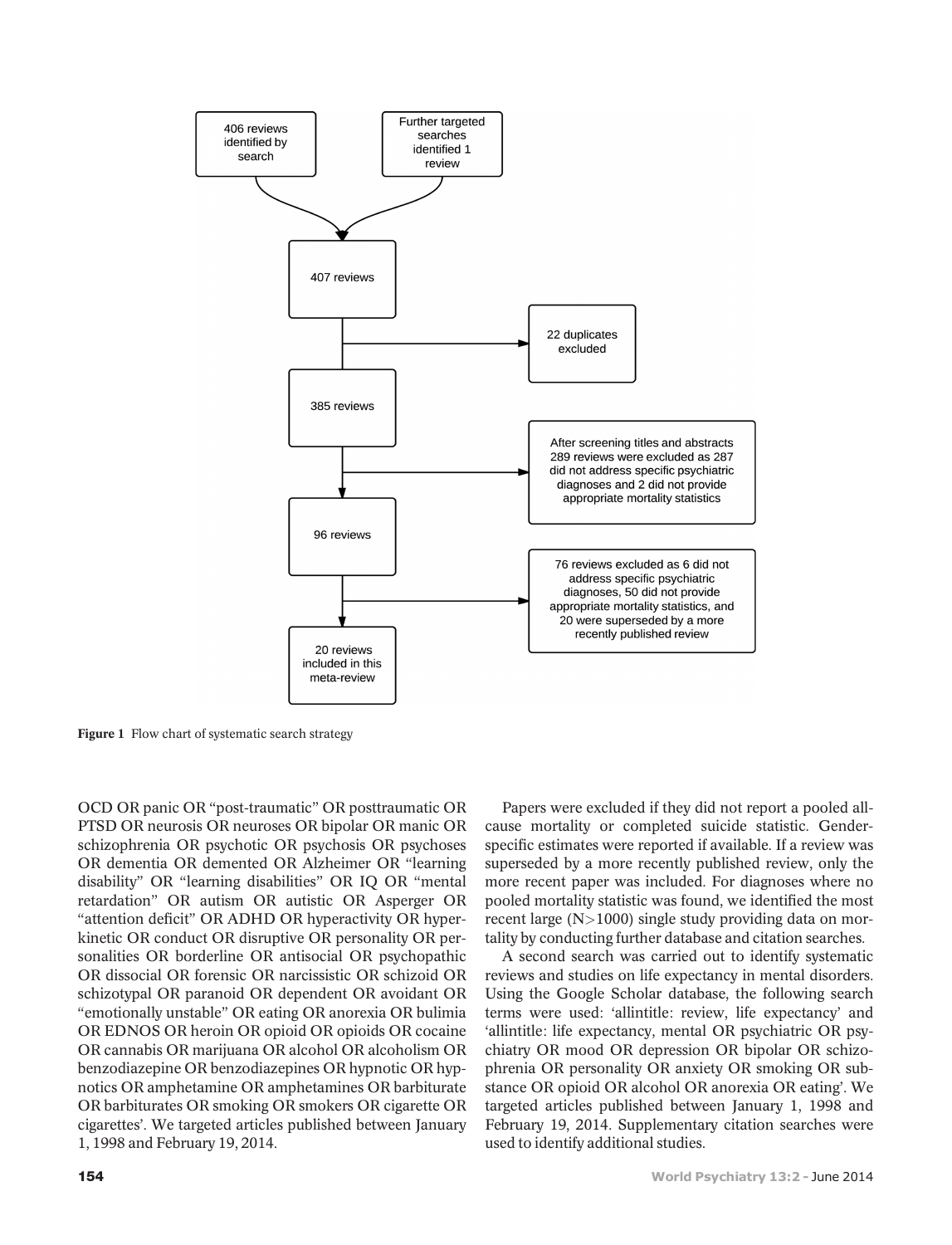| <b>Diagnosis</b>                        | All-cause mortality<br>risk estimate<br>$(95\% \text{ CI})$ | <b>Statistic</b>  | $(95\%$ CI)<br>Men   | $(95\%$ CI)<br>Women | Suicide risk<br>estimate<br>$(95\% \text{ CI})$ | <b>Statistic</b> | $(95\%$ CI)<br>Men | $(95\%$ CI)<br>Women | <b>AMSTAR</b><br>score |
|-----------------------------------------|-------------------------------------------------------------|-------------------|----------------------|----------------------|-------------------------------------------------|------------------|--------------------|----------------------|------------------------|
| Opioid use (6,14)                       | 14.7 (12.8-16.5)                                            | <b>SMR</b>        |                      |                      | 13.5 (10.5-17.2)                                | <b>SMR</b>       | $7.6(4.4-12.1)$    | $3.6(0.1-19.9)$      | 7,1                    |
| Amphetamine use (15)                    | $6.2(4.6-8.3)$                                              | $\text{SMR}^*$    | $5.9(4.1 - 8.1)$     | $7.8(3.9-14.0)$      |                                                 |                  |                    |                      | ${}^{\circ}$           |
| Cocaine use (16)                        | $4 \text{ to } 8$                                           | <b>SMRs</b>       |                      |                      |                                                 |                  |                    |                      | $\overline{ }$         |
| Anorexia nervosa (17,18)                | $5.9(4.2-8.3)$                                              | <b>SMR</b>        |                      |                      |                                                 | $\text{SMR}^*$   |                    | 31.0 (21.0-44.0)     | 2, 3                   |
| Alcohol use disorder (19,20)            | $4.6(2.7 - 7.7)$                                            | <b>RR</b>         | $3.4(3.0-3.8)$       | $4.6(3.9 - 5.4)$     |                                                 | <b>SMR</b>       | 8.8 (6.4-12.1)     | 16.4 (10.7-25.2)     | 5,5                    |
| Autism spectrum<br>disorder (21)        | $2.8(1.8-4.2)$                                              | <b>SMR</b>        | $2.1(1.7-2.7)$       | $7.2(3.0 - 17.2)$    |                                                 |                  |                    |                      | L                      |
| Heavy smoking (22)                      |                                                             | ⋖<br>$RR - W$     | 2.4                  | 2.7                  |                                                 |                  |                    |                      | $\mathbf{a}$           |
| Schizophrenia (1)                       | $2.5(2.2-2.4)$                                              | <b>SMR</b>        | 5.0                  | 2.4                  | $12.9(0.7 - 174.3)$ **                          | $\text{SMR}^*$   |                    |                      | 6                      |
| Dementia (23)                           | $1.5$ to $3.0\,$                                            | <b>RRs</b>        |                      |                      |                                                 |                  |                    |                      | S                      |
| Moderate smoking (22,24)                |                                                             | $\mathbf{RR}$ -WA | 2.0                  | 2.0                  | $1.8(1.5-2.2)$                                  | RR               | $1.7(1.4-2.1)$     | $1.8(1.2 - 2.7)$     | 2, 6                   |
| Bulimia nervosa (17,18)                 | $1.9(1.4-2.6)$                                              | <b>SMR</b>        |                      |                      |                                                 | $\text{SMR}^*$   |                    | $7.5(1.6-11.6)$      | 2, 3                   |
| Eating disorder NOS (17)                | $1.9(1.5-2.5)$                                              | <b>SMR</b>        |                      |                      |                                                 |                  |                    |                      | $\mathbb{C}^2$         |
| Depression (25,26)                      | $1.6(1.6-1.7)$                                              | <b>RR</b>         |                      |                      | 19.7 (12.2-32.0)                                | <b>SMR</b>       |                    |                      | 7, 3                   |
| Depression in the<br>elderly (27)       | $1.6(1.4-1.8)$                                              | RR                |                      |                      |                                                 |                  |                    |                      | 4                      |
| Dysthymic disorder (27)                 | $1.4(0.9-2.0)$                                              | RR                |                      |                      |                                                 |                  |                    |                      | 4                      |
| Cannabis use (28)                       |                                                             | <b>RRs</b>        | 1.2 to 1.3           | $1.1(0.8-1.5)$       |                                                 |                  |                    |                      | 4                      |
| Borderline personality<br>disorder (29) |                                                             |                   |                      |                      | 45.1 (29.0-61.3)                                | $\text{SMR}^*$   |                    |                      |                        |
| Bipolar disorder (26)                   |                                                             |                   |                      |                      | 17.1 (9.8-29.5)                                 | <b>SMR</b>       |                    |                      | 2                      |
| Personality disorders (30)              |                                                             |                   |                      |                      |                                                 | RR               | $4.1(3.0-5.8)$     | $1.8(0.7 - 5.2)$     | 5                      |
| (any type) (31)<br>Anxiety disorder     |                                                             |                   |                      |                      | $3.3(2.1-5.3)$                                  | OR               |                    |                      | $\overline{ }$         |
| Post-traumatic stress<br>disorder (31)  |                                                             |                   |                      |                      | $2.5(0.5-13.4)$                                 | OR               |                    |                      | $\overline{ }$         |
|                                         |                                                             |                   | $\ddot{\phantom{0}}$ |                      | $\ddot{\phantom{0}}$<br>t                       | ÷                |                    |                      | $\ddot{\cdot}$         |

Table 1 All-cause and suicide mortality in mental disorders Table 1 All-cause and suicide mortality in mental disorders

SMR – standardized mortality ratio, OR – odds ratio, RR – relative risk, WA – weighted average, AMSTAR – Assessing the Methodological Quality of Systematic Reviews, NOS – not otherwise specified<br>\*Not adjusted for random ef SMR – standardized mortality ratio, OR – odds ratio, RR – relative risk, WA – weighted average, AMSTAR – Assessing the Methodological Quality of Systematic Reviews, NOS – not otherwise specified \*Not adjusted for random effects, \*\*90% confidence intervals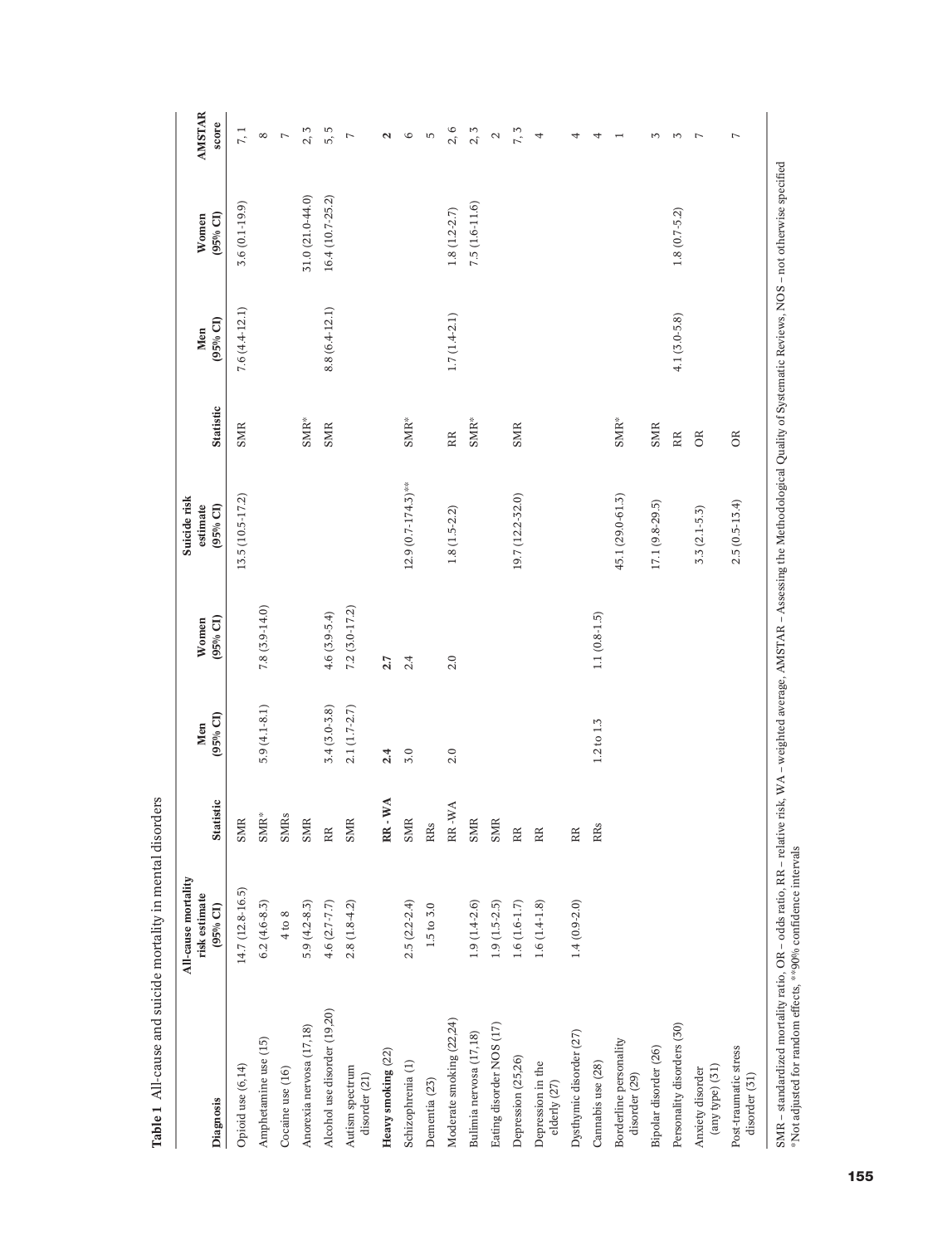Table 2 Single studies providing data on mortality risks in disorders where systematic reviews were not identified

|                                                        |                  | All-cause mortality risk     |                |                  |
|--------------------------------------------------------|------------------|------------------------------|----------------|------------------|
| <b>Diagnosis</b>                                       | <b>Statistic</b> | estimate $(95\% \text{ CI})$ | Men            | Women            |
| Early-onset dementia (32)                              | HR               | $43.3(3.1 - 600.4)$          |                |                  |
| Post-partum psychiatric<br>admission (at 1 year) (33)  | <b>SMR</b>       |                              |                | 19.5 (11.7-30.4) |
| Disruptive behaviour disorder* (34)                    | <b>SMR</b>       |                              | $5.8(4.1-8.0)$ | $4.1(1.3-9.4)$   |
| Methamphetamine use (35)                               | <b>SMR</b>       | $4.7(4.5-4.8)$               | $4.9(4.7-5.0)$ | $4.4(4.1-4.6)$   |
| Acute and transient<br>psychotic disorder (36)         | <b>SMR</b>       | $4.7(4.1-5.3)$               | $4.9(4.2-5.8)$ | $4.4(3.6-5.4)$   |
| Personality disorder (37)                              | <b>SMR</b>       | $4.2(3.0-5.6)$               | $3.5(2.2-5.5)$ | $5.0(3.2-7.5)$   |
| Late-onset dementia (32)                               | aHR              | $3.3(1.8-6.2)$               |                |                  |
| Schizophrenia in the elderly (38)                      | <b>SMR</b>       | $2.7(2.6-2.8)$               | $3.0(2.9-3.1)$ | $2.6(2.5-2.6)$   |
| Intellectual disability<br>(moderate to profound) (39) | <b>SMR</b>       | $2.8(2.5-3.0)$               | $2.3(2.0-2.6)$ | $3.2(2.8-3.7)$   |
| Bipolar disorder (40)                                  | aHR              |                              | $2.0(1.9-2.2)$ | $2.3(2.2-2.5)$   |
| Adults with childhood ADHD (41)                        | <b>SMR</b>       | $1.9(0.8-4.3)$               |                |                  |
| Comorbid anxiety/depression (42)                       | <b>OR</b>        | $1.4(1.2-1.7)$               | $1.4(1.1-1.8)$ | $1.5(1.2-1.8)$   |

SMR – standardized mortality ratio, HR – hazard ratio, aHR – adjusted hazard ratio, OR – odds ratio, ADHD – attention-deficit/hyperactivity disorder \*Mainly consists of conduct disorder and oppositional defiant disorder

The majority of reviews reported SMRs. An SMR compares the gender and age standardized mortality of a sample (i.e., people with a mental disorder) to the whole population. Some studies instead reported relative risks (RRs) or odds ratios (ORs). A RR is defined by the incidence in the exposed divided by the incidence in the unexposed. The OR is defined by odds of an event (i.e., death or suicide) in the exposed divided by the odds of such an event in the unexposed (7). The OR and RR tend to report a larger effect than SMR, because the denominator in the SMR includes those with mental illness (whereas these individuals are excluded in the denominator for an OR or RR). Typically, the OR is similar to the RR when events are rare, as is the case for death and suicide (8).

One of the authors (EC) extracted mortality statistics with their 95% confidence intervals. Another researcher reassessed the data extraction – no discrepancies were identified. If reported, RRs/ORs adjusted by age and gender were included. We chose random effects estimates if reported, as heterogeneity in individual reviews was high.

Each review was rated using the Assessing the Methodological Quality of Systematic Reviews (AMSTAR) (9), an empirically developed scoring system to assess the quality of systematic reviews, made up of the following eleven criteria scored from 0 to 1: Was an "a priori" design provided? Was there duplicate study selection and data extraction? Was a comprehensive literature search performed? Was the status of publication (i.e., grey literature) used as an inclusion criterion? Was a list of studies (included and excluded) provided? Were the characteristics of the included studies provided? Was the scientific quality of the included studies assessed and documented? Was the scientific quality of the included studies used appropriately in formulating conclusions? Were the methods used to combine the findings of studies appropriate? Was the likelihood of publication bias assessed? Was the conflict of interest stated? Scores of 0 to 3 are considered low, 4 to 7 medium, and 8 to 11 high (10).

We excluded a review of mortality in benzodiazepine use (11) as it only provided risk data for prescribed use, not misuse. In addition, a review of suicide in bipolar disorder (12) was excluded as it did not provide a pooled mortality statistic. Finally, a review of suicide in attention-deficit/hyperactivity disorder (ADHD) (13) was excluded as it did not use comparative population data.

#### RESULTS

The search for reviews on all-cause mortality identified 406 citations, and additional citation searches identified one review. After removing duplicates, and screening titles and abstracts, 96 reviews were identified. After exclusions, a final sample of 20 systematic reviews and meta-analyses (1,6,14-31) were included (Figure 1, Table 1). Excluding the smoking review, these reviews included over 1.7 million individuals with mental disorders and investigated over a quarter of a million deaths. We identified a further 12 mortality estimates from the largest single studies for disorders where there were no systematic reviews (32-42) (Table 2).

The search for reviews on life expectancy yielded 28 papers, none of which was relevant. The second search, for single studies, identified 123 relevant papers, of which 8 were included. Further citation searches, and the results from the above all-cause and suicide mortality search, identified one further systematic review and five relevant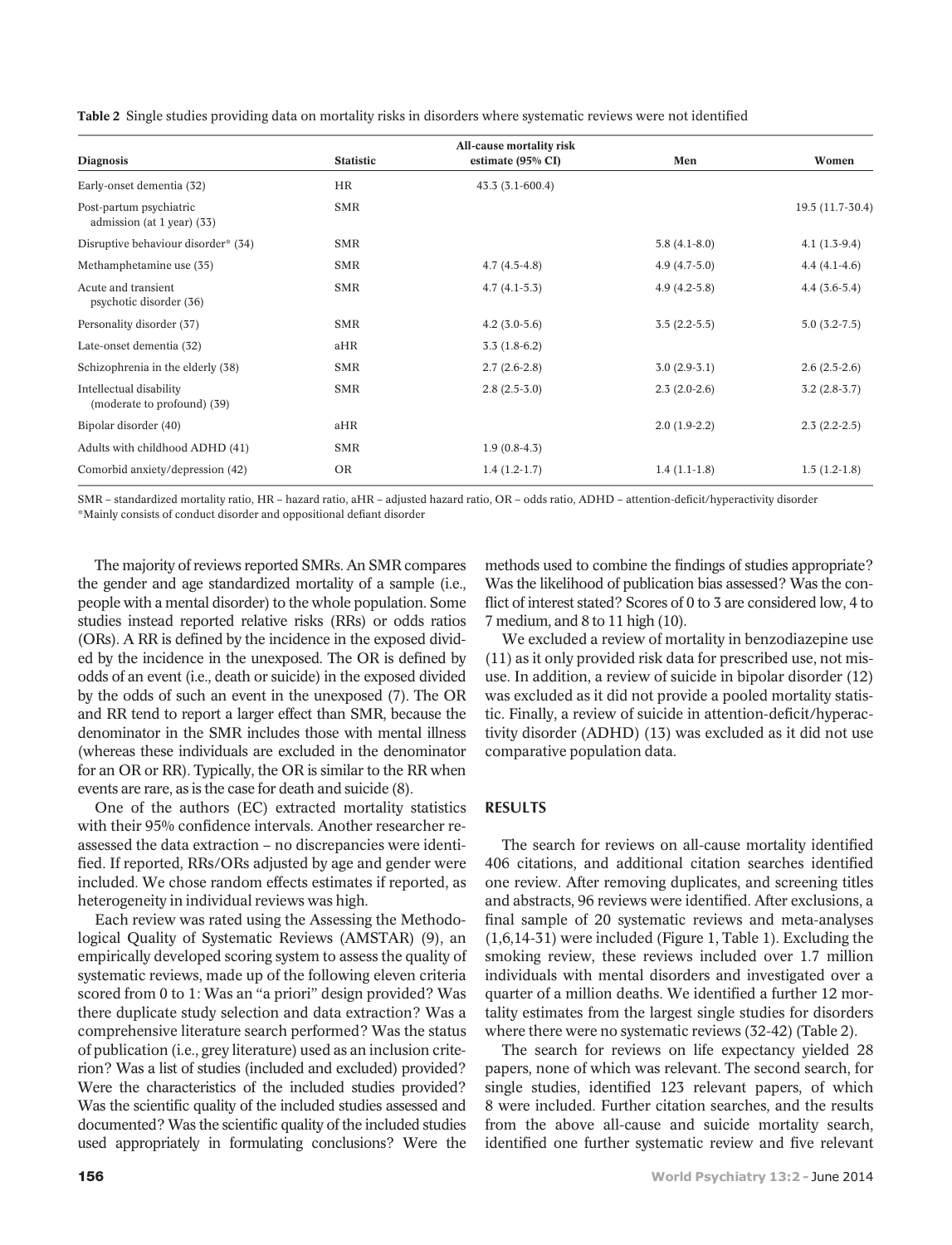Table 3 Single studies and reviews reporting life expectancy in mental disorders

| <b>Diagnosis</b>                                         | <b>Years</b> lost | Men (95% CI)      | Women (95% CI)    | Population                     |
|----------------------------------------------------------|-------------------|-------------------|-------------------|--------------------------------|
| Depressive episode/recurrent<br>depressive disorder (43) |                   | $10.6(9.5-12.8)$  | $7.2(6.3-8.1)$    | UK                             |
| Affective disorders (44)                                 |                   | 15.6 to 17.4      | 11.1 to 13.6      | Denmark, Finland<br>and Sweden |
| Bipolar disorder (43)                                    |                   | $10.1(8.9-11.3)$  | $11.2(10.2-12.1)$ | UK                             |
| Bipolar disorder (45)                                    |                   | 13.6 (13.2-14.0)  | $12.1(11.8-12.4)$ | Denmark                        |
| Bipolar disorder (46)                                    |                   | 9.0               | 9.0               | Israel                         |
| Bipolar disorder (40)                                    |                   | 8.5               | 9.0               | Sweden                         |
| Bipolar disorder (47)                                    |                   | 12.7 to 19.8      | 11.0 to 16.2      | Denmark, Finland<br>and Sweden |
| Schizoaffective disorder (43)                            |                   | $8.0(6.9-9.1)$    | 17.5 (14.4-20.7)  | UK                             |
| Schizophrenia spectrum (44)                              |                   | 15.5 to 20.1      | 10.9 to 17.3      | Denmark, Finland<br>and Sweden |
| Schizophrenia (43)                                       |                   | 14.6 (12.3-15.8)  | $9.8(8.9-10.7)$   | UK                             |
| Schizophrenia (45)                                       |                   | 18.7 (18.4-19.0)  | $16.3(16.2-16.8)$ | Denmark                        |
| Schizophrenia (46)                                       |                   | 11.0              | 13.0              | Israel                         |
| Schizophrenia (48)                                       | 14.7              | 15.3              | 11.4              | Denmark                        |
| Schizophrenia (47)                                       |                   | 17.1 to 20.0      | 15.6 to 16.9      | Denmark, Finland<br>and Sweden |
| Schizophrenia (49)                                       |                   | 15.0              | 12.0              | Sweden                         |
| Personality disorders (44)                               |                   | 13.0 to 21.9      | 14.5 to 20.0      | Denmark, Finland<br>and Sweden |
| Personality disorders (37)                               |                   | 17.7 (15.9-19.5)  | 18.7 (17.3-20.1)  | UK                             |
| Younger onset dementia (50)                              | 9.6 to 19.4       |                   |                   | Review (1985-2010)             |
| Late onset dementia (50)                                 | 1.3 to 9.2        |                   |                   | Review (1985-2010)             |
| Alzheimer's dementia (50)                                | 0.9 to 16.7       |                   |                   | Review (1985-2010)             |
| Fronto-temporal dementia (50)                            | 11.5 to 15.4      |                   |                   | Review (1985-2010)             |
| Dementia (50)                                            |                   | 0.4 to 11.4       | 1.4 to 15.3       | Review (1985-2010)             |
| Alcohol use (51)                                         |                   | $17.1(15.4-18.8)$ | $10.8(9.6-12.1)$  | UK                             |
| Opioid use (51)                                          |                   | $9.0(7.8-10.2)$   | 17.3 (15.4-19.2)  | UK                             |
| Substance use disorders (43)                             |                   | 13.6 (12.5-14.8)  | 14.8 (13.4-16.2)  | UK                             |
| Substance abuse (44)                                     |                   | 21.3 to 23.6      | 17.6 to 22.6      | Denmark, Finland<br>and Sweden |
| Heavy smoking (52)                                       |                   | 9.2               | 9.4               | Denmark                        |
| Smoking (53)                                             |                   | 8.0               | 10.0              | Japan                          |
| Smoking (54)                                             |                   | $8.7(7.6-9.6)$    | $7.6(6.3-8.9)$    | <b>USA</b>                     |

primary studies. Therefore, we identified 14 relevant publications (37,40,43-54) (Table 3).

All mental disorders had higher mortality risks than general population samples, but there was a considerable range from dysthymia, with an RR of 1.4, to opiate use disorders, with an SMR of 14.7. Substance use disorders and anorexia nervosa had the highest mortality risks (Table 1). For schizophrenia and autism, mortality risks were at least as high as heavy smoking (Table 4).

The pattern of suicide estimates was different from allcause mortality (Table 1). Borderline personality disorder, depression, bipolar disorder, opioid use and schizophrenia, as well as anorexia nervosa and alcohol use disorder in women, had higher suicide risks than most other disorders. A sample of anorexic patients presenting to specialist care (outpatients and inpatients) was an outlier for suicide  $(SMR=31.0, 95\% \text{ CI: } 21.0-44.0)$  (18). As a review on suicide in borderline personality disorder (29) did not provide a pooled mortality statistic, we combined data to provide a median SMR (SMR=45.1, 95% CI: 29.0-61.3). Again, these patients were mostly hospitalized and thus represent the severe end of the diagnostic spectrum.

Two reviews (23,27) reported data on all-cause mortality relevant to older adults. Increases were seen in depression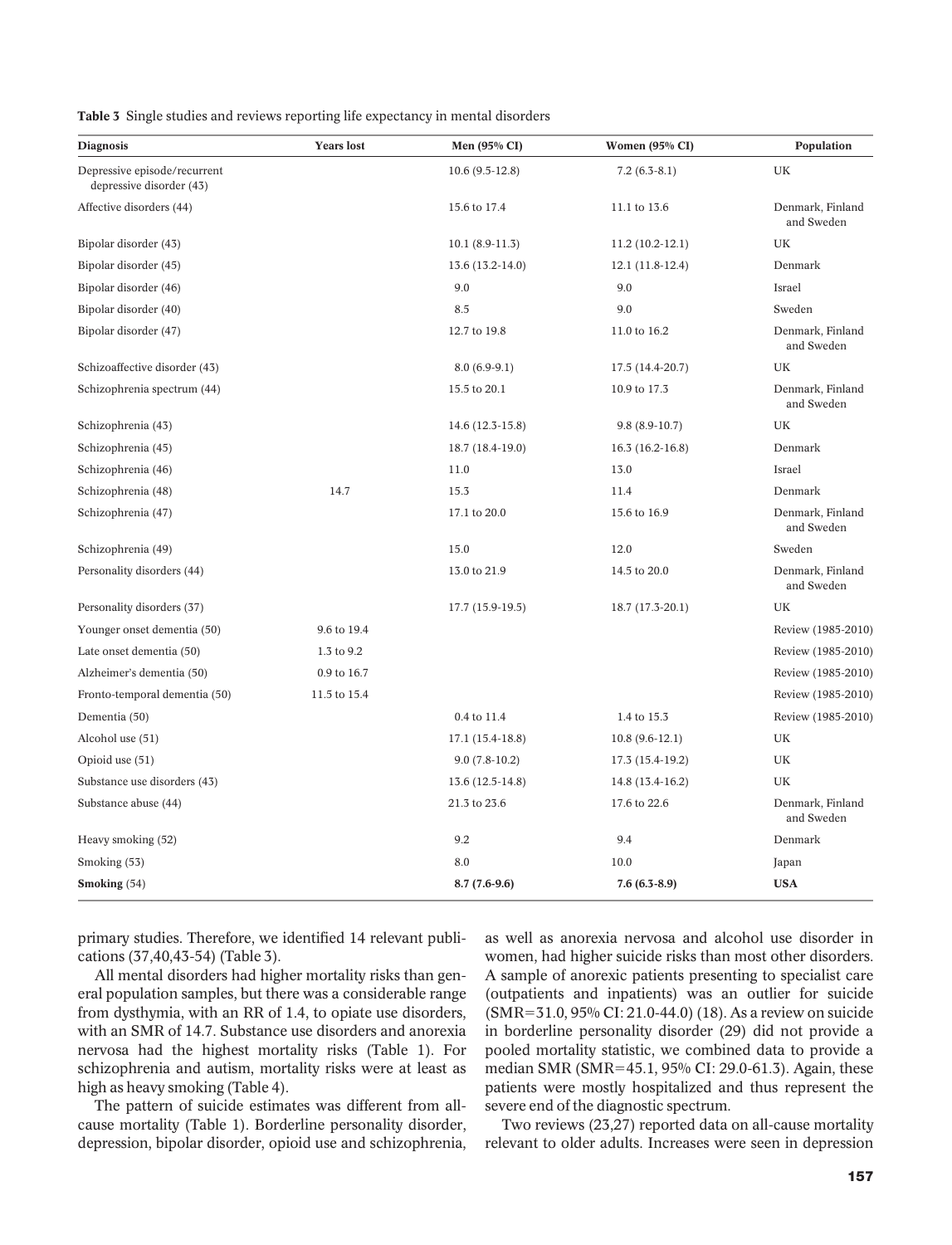|               |  |  | Table 4 Mortality risk in specific mental disorders compared to |
|---------------|--|--|-----------------------------------------------------------------|
| heavy smoking |  |  |                                                                 |

| <b>Diagnosis</b>                                       | <b>All-cause mortality</b><br>(risk compared with<br>the general<br>population) | Prevalence ratio<br>(risk compared<br>with that for<br>heavy smoking) |
|--------------------------------------------------------|---------------------------------------------------------------------------------|-----------------------------------------------------------------------|
| Post-partum psychiatric<br>admission (at 1 year) (33)  | 19.5                                                                            | 7.7                                                                   |
| Opioid use (6)                                         | 14.7                                                                            | 5.8                                                                   |
| Amphetamine use (15)                                   | 6.2                                                                             | 2.4                                                                   |
| Cocaine use (16)                                       | $6.0**$                                                                         | 2.4                                                                   |
| Anorexia nervosa (17)                                  | 5.9                                                                             | 2.3                                                                   |
| Disruptive behaviour<br>disorder* $(34)$               | $5.0***$                                                                        | 1.9                                                                   |
| Methamphetamine use (35)                               | 4.7                                                                             | 1.8                                                                   |
| Acute and transient psychotic<br>disorder (36)         | 4.7                                                                             | 1.8                                                                   |
| Alcohol use disorder (19)                              | 4.6                                                                             | 1.8                                                                   |
| Personality disorder (37)                              | 4.2                                                                             | 1.7                                                                   |
| Intellectual disability<br>(moderate to profound) (39) | 2.8                                                                             | 1.1                                                                   |
| Heavy smoking (22)                                     | $2.6***$                                                                        | 1.0                                                                   |
| Schizophrenia (1)                                      | 2.5                                                                             | 1.0                                                                   |
| Bipolar disorder (40)                                  | $2.2**$                                                                         | 0.8                                                                   |
| Bulimia nervosa (17)                                   | 1.9                                                                             | 0.8                                                                   |
| Eating disorder NOS (17)                               | 1.9                                                                             | 0.8                                                                   |
| Adults with childhood<br>ADHD(41)                      | 1.9                                                                             | 0.8                                                                   |
| Depression (25)                                        | 1.6                                                                             | 0.6                                                                   |
| Dysthymic disorder (27)                                | 1.4                                                                             | 0.6                                                                   |
| Comorbid anxiety/<br>depression (42)                   | 1.4                                                                             | 0.6                                                                   |
| Cannabis use (28)                                      | $1.2***$                                                                        | 0.5                                                                   |

ADHD – attention-deficit/hyperactivity disorder, NOS – not otherwise specified \*Mainly consists of conduct disorder and oppositional defiant disorder, \*\*midpoint of range, \*\*\*mean value of male and female mortality

 $(RR=1.6, 95% \text{ CI: } 1.4-1.8)$ , and dementia (RRs of 1.5 to 3.0). These are not dissimilar to risks of death for elderly smokers (RR=1.8, 95% CI: 1.7-2.0) (55).

The reduction in life expectancy associated with moderate to heavy smoking ranged from 8 to 10 years. This range is similar to that reported for a single depressive episode or recurrent depressive disorder (7-11 years), but lower than that associated with substance use (9-24 years), personality disorders (13-22 years), schizophrenia (10-20 years), and bipolar disorder (9-20 years) (Table 3).

We did not identify any reviews on all-cause mortality for some major diagnostic classes, including bipolar disorder, anxiety disorders, personality disorders, ADHD, obsessivecompulsive disorder and post-traumatic stress disorder. For suicide, we did not identify systematic reviews for cocaine and amphetamine use, autism, dementia and ADHD. In addition, we identified no reviews of mortality in people with dual diagnosis.

#### **DISCUSSION**

To our knowledge, this is the first meta-review of all-cause mortality and suicide risks in mental disorders. We identified 20 systematic reviews and meta-analyses that reported such risks in over 1.7 million individuals with mental disorders and over a quarter of a million deaths. We located a further 14 publications on life expectancy.

We found that all the reported mental disorders had elevated all-cause mortality risks compared with the general population. Several disorders had higher or equal mortality risks compared to heavy smoking. However, there was considerable variation between diagnoses, for both mortality and completed suicide. Substance use disorders and anorexia nervosa had the highest mortality ratios. The mortality data for schizophrenia  $(SMR=2.5)$  and bipolar disorder (adjusted hazard ratio=2.0-2.3) were comparable with that for heavy smoking  $(RR=2.4-2.7)$ . This result was underscored by the data for life expectancy, where all major mental disorder diagnoses had reductions (7-24 years) similar to, or greater than, heavy smoking (8-10 years).

For suicide mortality, borderline personality disorder, depression, bipolar disorder, opioid use and schizophrenia, as well as anorexia nervosa and alcohol use disorder in women, had substantially increased rates (greater then 10 times) compared with the general population. There was also an increased risk for suicide in moderate smokers, but this was lower than the mental disorder diagnoses investigated.

A limitation of this meta-review is the varied quality of the reviews (7 out of 20 had a low AMSTAR quality rating score, a further 12 had a medium score, and only one review could be considered of a high quality). Common omissions in the reviews were lack of testing for publication bias, not searching grey literature, and not having two data extractors. An additional limitation is the underreporting of suicide statistics which is common in some countries (56) and the potential contribution of psychiatric comorbidity to mortality.

Few reviews specified or commented on the samples included in their meta-analyses. The common use of solely inpatient data may overestimate risks for disorders mild enough to be managed in primary care (57). This may not be the case for schizophrenia, in which mortality was compared between inpatient and outpatient populations and no difference was found (1). Furthermore, the review on depression (25) had similar mortality risks for all patients compared with depressed persons identified solely using community based data. The reviews on dysthymia and depression in the elderly (27) and dementia (23) also used community and outpatient clinic data only. On the other hand, the review on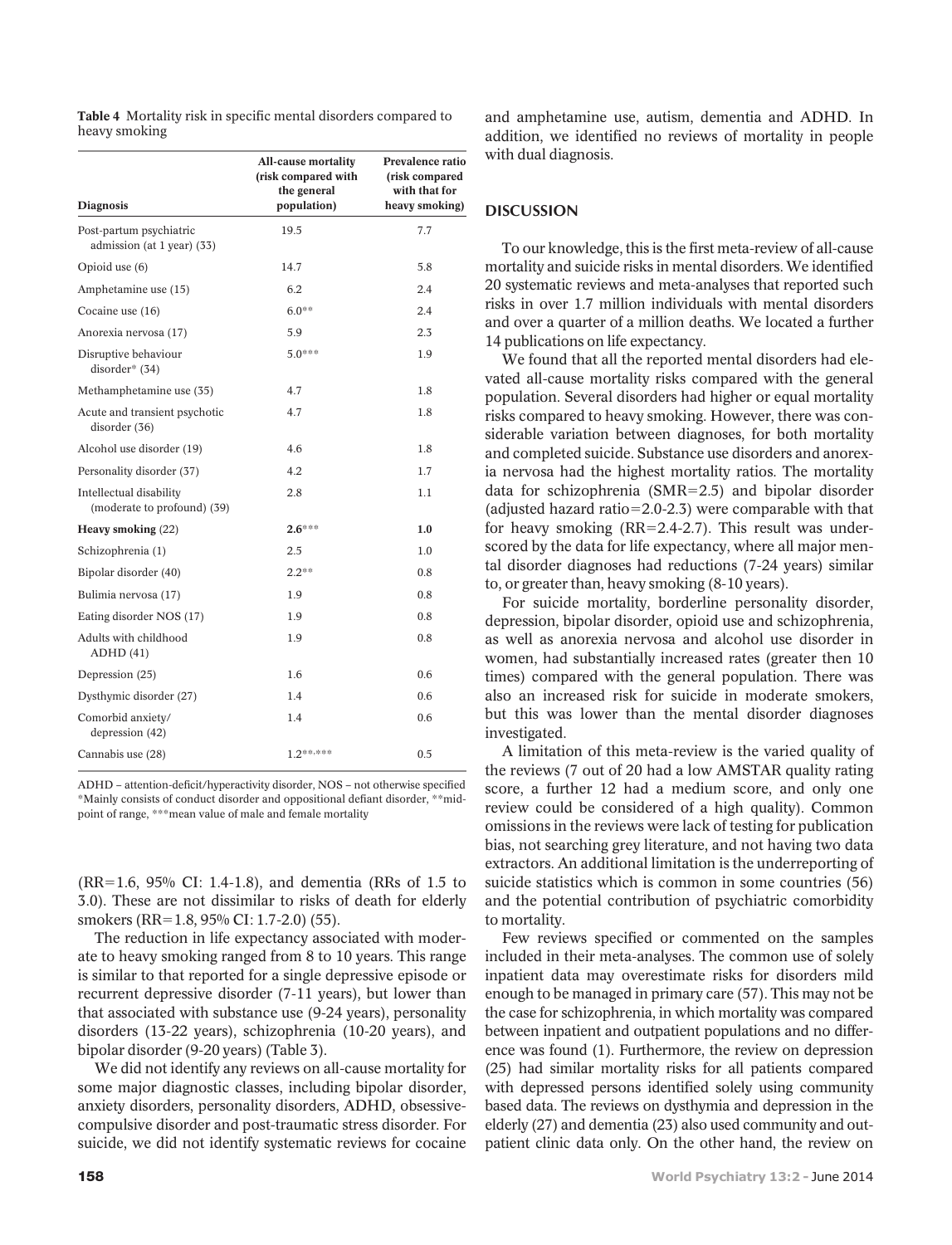amphetamine use only reported one SMR, which was taken from an inpatient sample (15). Furthermore, the two outliers for suicide risk – anorexia nervosa (18) and borderline personality disorder (29) – were taken from samples with high proportions of inpatients, and thus represent the most severe cases of these disorders.

Most of the primary studies making up the reviews made use of large administrative data sets. As recently highlighted by Ioannidis (58), these data sets have their weaknesses, despite the precision associated with their large sample sizes. Analyses using such data are typically overpowered, so that statistically significant results can be obtained despite very small differences in mortality. As a result, it is not only the statistical significance that is important, but the size of the difference in mortality risk needs to be considered and balanced against the relative risk. Further, data were not collected for research purposes and hence diagnoses may be subject to substantial noise. Sensitivity analysis should be undertaken to examine diagnoses that have been made in different ways and also the degree of miscoding. Lack of, and error in the measurement of covariates may lead to inadequate adjustment, as can differences in the coding and treatment between hospitals and other health care settings (23).

Smoking has been an important target for prevention because it is so common and perceived to be so dangerous. Mental disorders are also relatively common when considered together, but the risk to life is not perceived in the same way. From a public health perspective, patients with serious mental illness should be designated as a high risk population for physical illness, given the substantial health disparities compared with the general population. National strategies could and should target improving access to physical health care (59).

In conclusion, the impact on mortality and suicide of mental disorders is substantial, and probably poorly appreciated as a public health problem. The scale of the unmet needs complements the social burden and costs of mental disorders (60). These findings must justify a higher priority for research, prevention and treatment of the determinants of premature death in psychiatric patients.

#### Acknowledgements

The authors are grateful to L. Hart for being the second data extractor. S. Fazel is funded by the Wellcome Trust [095806].

#### References

- 1. Saha S, Chant D, McGrath J. A systematic review of mortality in schizophrenia: is the differential mortality gap worsening over time? Arch Gen Psychiatry 2007;64:1123-31.
- 2. Hoang U, Stewart R, Goldacre MJ. Mortality after hospital discharge for people with schizophrenia or bipolar disorder: retro-

spective study of linked English hospital episode statistics, 1999- 2006. BMJ 2011;343:d5422.

- 3. Whiteford HA, Degenhardt L, Rehm J et al. Global burden of disease attributable to mental and substance use disorders: findings from the Global Burden of Disease Study 2010. Lancet 2013;382: 1575-86.
- 4. Lozano R, Naghavi M, Foreman K et al. Global and regional mortality from 235 causes of death for 20 age groups in 1990 and 2010: a systematic analysis for the Global Burden of Disease Study 2010. Lancet 2012;380:2095-128.
- 5. Harris EC, Barraclough B. Excess mortality of mental disorder. Br J Psychiatry 1998;173:11-53.
- 6. Degenhardt L, Bucello C, Mathers B et al. Mortality among regular or dependent users of heroin and other opioids: a systematic review and meta-analysis of cohort studies. Addiction 2011;106:32-51.
- 7. Bland JM, Altman DG. Statistics notes. The odds ratio. BMJ 2000; 320:1468.
- 8. Viera AJ. Odds ratios and risk ratios: what's the difference and why does it matter? South Med J 2008;101:730-4.
- 9. Shea BJ, Hamel C, Wells GA et al. AMSTAR is a reliable and valid measurement tool to assess the methodological quality of systematic reviews. J Clin Epidemiol 2009;62:1013-20.
- 10. Amato L, Minozzi S, Davoli M. Efficacy and safety of pharmacological interventions for the treatment of the Alcohol Withdrawal Syndrome. Cochrane Database Syst Rev 2011;6:CD008537.
- 11. Charlson F, Degenhardt L, McLaren J et al. A systematic review of research examining benzodiazepine-related mortality. Pharmacoepidemiol Drug Saf 2009;18:93-103.
- 12. Pompili M, Gonda X, Serafini G et al. Epidemiology of suicide in bipolar disorders: a systematic review of the literature. Bipolar Disord 2013;15:457-90.
- 13. James A, Lai FH, Dahl C. Attention deficit hyperactivity disorder and suicide: a review of possible associations. Acta Psychiatr Scand 2004;110:408-15.
- 14. Wilcox HC, Conner KR, Caine ED. Association of alcohol and drug use disorders and completed suicide: an empirical review of cohort studies. Drug Alcohol Depend 2004;76:S11-9.
- 15. Singleton J, Degenhardt L, Hall W et al. Mortality among amphetamine users: a systematic review of cohort studies. Drug Alcohol Depend 2009;105:1-8.
- 16. Degenhardt L, Singleton J, Calabria B et al. Mortality among cocaine users: a systematic review of cohort studies. Drug Alcohol Depend 2011;113:88-95.
- 17. Arcelus J, Mitchell AJ, Wales J et al. Mortality rates in patients with anorexia nervosa and other eating disorders. A meta-analysis of 36 studies. Arch Gen Psychiatry 2011;68:724-31.
- 18. Preti A, Rocchi MB, Sisti D et al. A comprehensive meta-analysis of the risk of suicide in eating disorders. Acta Psychiatr Scand 2011;124:6-17.
- 19. Roerecke M, Rehm J. Alcohol use disorders and mortality: a systematic review and meta-analysis. Addiction 2013;108:1562-78.
- 20. Roerecke M, Rehm J. Cause-specific mortality risk in alcohol use disorder treatment patients: a systematic review and meta-analysis. Int J Epidemiol (in press).
- 21. Woolfenden S, Sarkozy V, Ridley G et al. A systematic review of two outcomes in autism spectrum disorder – epilepsy and mortality. Dev Med Child Neurol 2012;54:306-12.
- 22. Shavelle RM, Paculdo DR, Strauss DJ et al. Smoking habit and mortality: a meta-analysis. J Insur Med 2008;40:170-8.
- 23. Todd S, Barr S, Roberts M et al. Survival in dementia and predictors of mortality: a review. Int J Geriatr Psychiatry 2013;28:1109-24.
- 24. Li D, Yang X, Ge Z et al. Cigarette smoking and risk of completed suicide: a meta-analysis of prospective cohort studies. J Psychiatr Res 2012;46:1257-66.
- 25. Cuijpers P, Vogelzangs N, Twisk J et al. Comprehensive metaanalysis of excess mortality in depression in the general